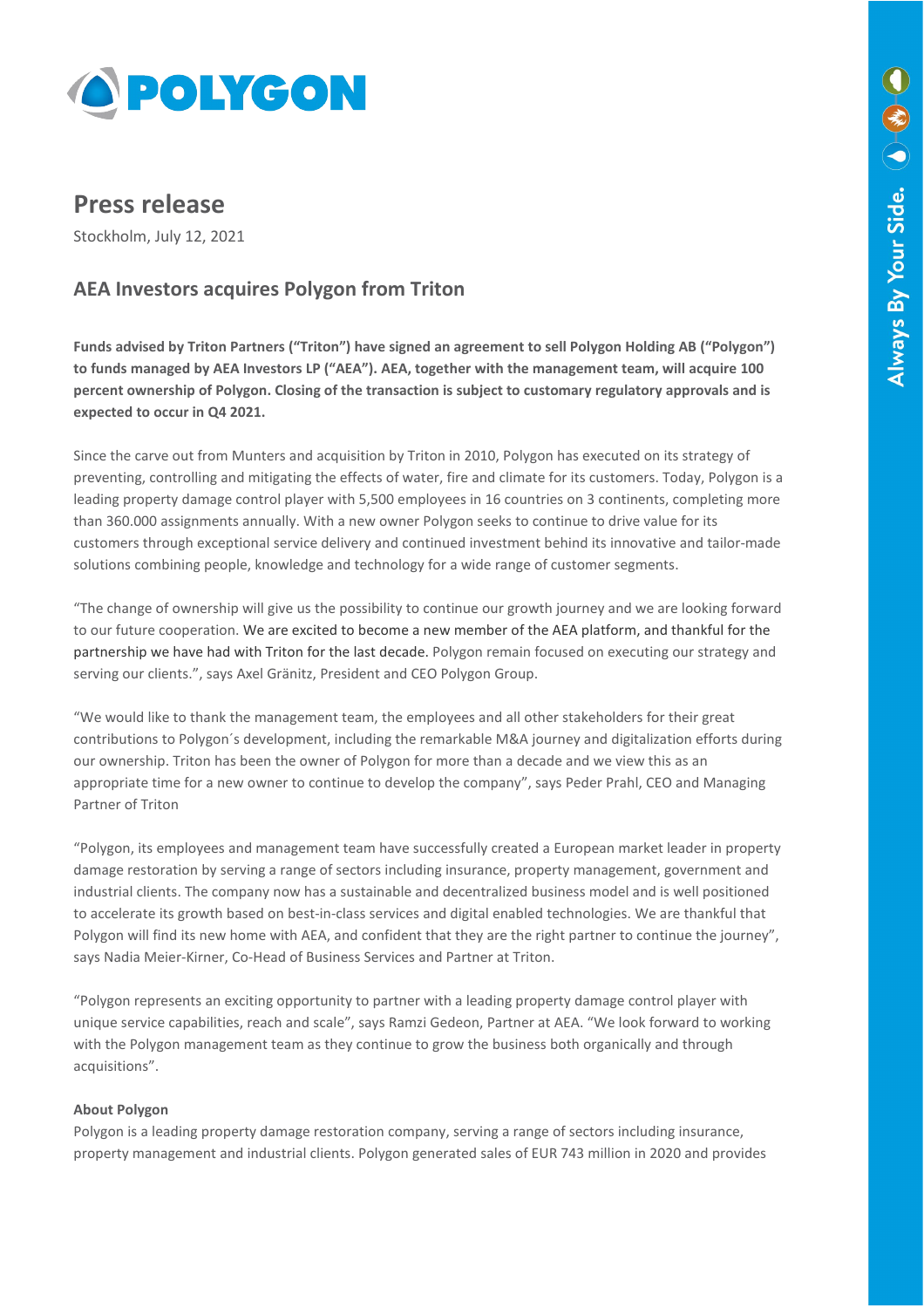

24-hour coverage delivered by a global network of more than 5,500 employees in 16 countries. We ensure a rapid, accurate response that mitigates loss and effectively manages cost for our customers. For over 60 years, we have delivered best-in-class service, while our constant investment in our people, technology and equipment ensures that our solutions are proven, repeatable, environmentally sustainable, results-oriented and cost-effective.

#### **About Triton**

Since its establishment in 1997, Triton has sponsored ten funds, focusing on businesses in the industrial & technology, services, consumer and health sectors. The Triton funds invest in and support the positive development of medium-sized businesses headquartered in Europe. Triton seeks to contribute to the building of better businesses for the longer term. Triton and its executives wish to be agents of positive change towards sustainable operational improvement and growth. The 48 companies currently in Triton's portfolio have combined sales of around EUR 17.5 billion and employ around 100,000 employees. For more information: www.triton-partners.com

#### **About AEA**

AEA Investors LP was founded in 1968 by the Rockefeller, Mellon and Harriman family interests and S.G. Warburg & Co. as a private investment vehicle for a select group of industrial family offices with substantial assets. AEA has an extraordinary global network built over many years which includes leading industrial families, business executives and leaders; many of whom invest with AEA as active individual investors ("Participants") and/or join its portfolio company boards or act in other advisory roles. Today, AEA's approximately 90 investment professionals operate globally with offices in New York, London, Munich, San Francisco, Connecticut and Shanghai. The firm manages funds that have over \$15 billion of invested and committed capital including the leveraged buyouts of middle market companies and small business companies and mezzanine and senior debt investments. AEA Private Equity invests across three sectors: value added industrials, consumer and services. For further information, please see www.aeainvestors.com.

### **Press Contacts**

Polygon Martin Hamner CFO [martin.hamner@polygongroup.com,](mailto:martin.hamner@polygongroup.com)  Phone: +46 70 607 85 79

AEA Investor Relations Email: AEAIR@aeainvestors.com Phone: +1 (212) 644-5900

Triton Marcus Brans Head of PC Communications Email: brans.wp@triton-partners.com